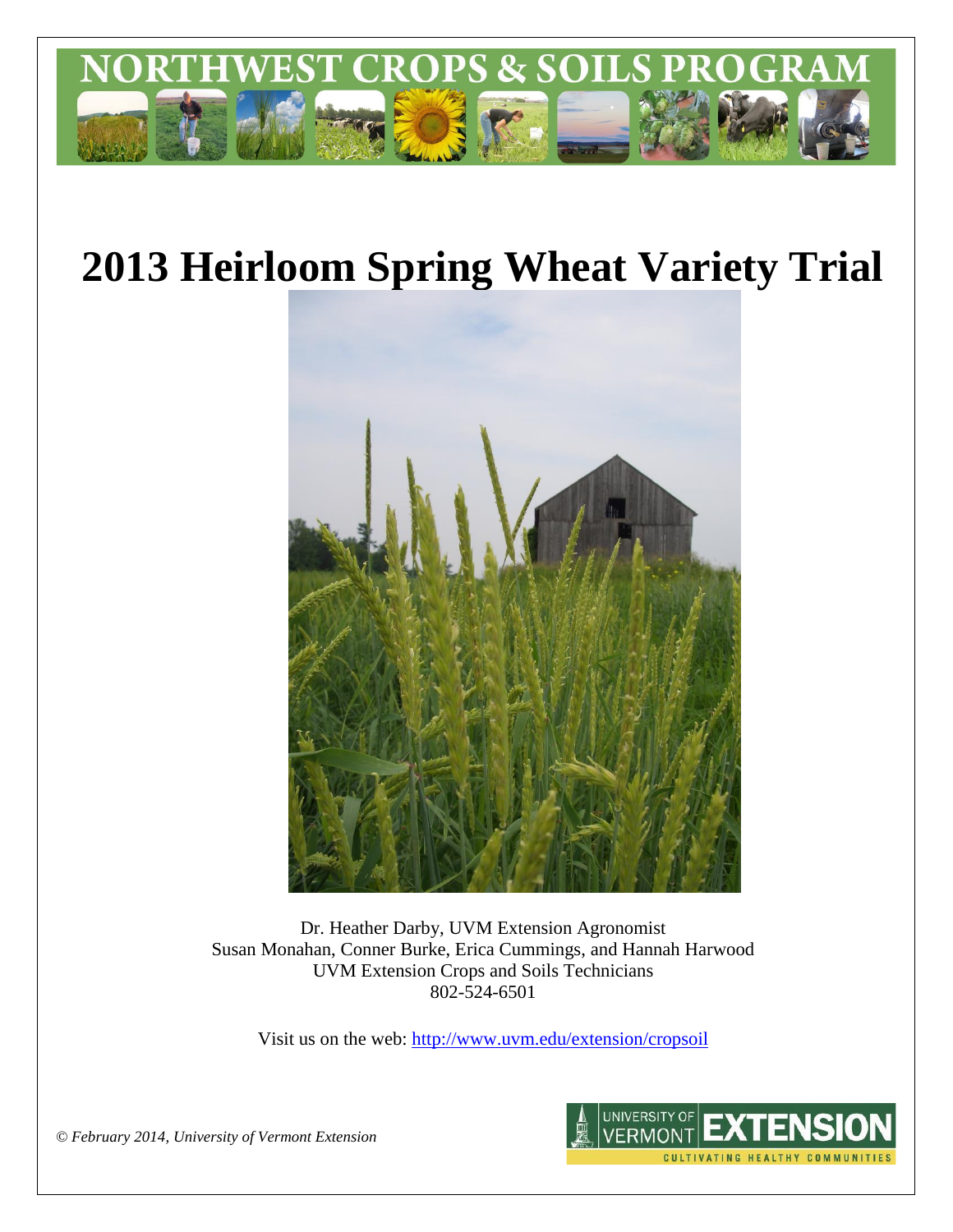#### **2013 HEIRLOOM SPRING WHEAT VARIETY TRIAL**

Dr. Heather Darby, University of Vermont Extension heather.darby[at]uvm.edu

#### **INTRODUCTION**

University of Vermont Extension began its heirloom spring wheat project in 2007 to determine whether heirloom varieties developed before 1950 could thrive in Vermont's climate. Many consumers are interested in heirloom wheat as they feel it has better flavor, while many farmers are also interested in heirloom wheat varieties as they may have superior genetics that are better adapted to the challenging growing conditions in the Northeast. This variety trial was established to determine which heirloom spring wheat varieties are viable in Vermont's growing conditions. Three Vermont heirloom varieties have been re-introduced through this project. Defiance, Champlain and Surprise were developed by famed Vermont plant breeder, Cyrus Pringle during the late 1800s. In addition to the heirloom varieties, AC Barrie and Scarlet, modern spring wheat varieties commonly grown in the Northeast, were planted as a comparison.

### **MATERIALS AND METHODS**

In the spring of 2013, an heirloom spring wheat variety trial was initiated at Borderview Research Farm in Alburgh, VT and at Butterworks Farm in Westfield, VT. General plot management is listed in Table 1. Plots were managed with practices similar to those used by producers in the surrounding area. In Alburgh, the previous crop was corn and in Westfield, the previous crop was sunflowers. Plots were seeded with a Kincaid Cone Seeder at a seeding rate of 125 lbs acre<sup>-1</sup>. Wheat was planted on 22-Apr in Alburgh and 1-May in Westfield.

Populations were measured on 21-May in Alburgh and 4-Jun in Westfield. Populations were determined by taking three,  $1/3$  meter counts per plot. Plots in Westfield were weeded and fertilized with 200 lbs ac<sup>-1</sup> Pro-Gro and 400 lbs ac<sup>-1</sup> Pro-Booster on 19-Jun. The date of flowering was recorded in Alburgh based on greater than fifty percent of the plot flowering on that date. Lodging was measured as a percent of plot fallen over on 5-Aug in Alburgh. After assessing the amount of the plot lodged, a severity measurement was taken based on a 0-5 scale, where 0 was mild and 5 represented wheat unable to be picked up by the combine. At the same time, heights were measured.

Plots were harvested with an Almaco SPC50 small plot combine on 5-Aug 2013 in Alburgh and 20-Aug in Westfield. The harvest area was 5' x 20'. Grain moisture, test weight and yield were determined at harvest. Seed was cleaned with a small Clipper M2B cleaner (A.T. Ferrell, Bluffton, IN) and a subsample was collected to determine quality characteristics. Samples were ground using the Perten LM3100 Laboratory Mill. Flour was analyzed for protein content using the Perten Inframatic 8600 Flour Analyzer. Most commercial mills target 12-15% protein content. Falling number was measured (AACC Method 56-81B, AACC Intl., 2000) on the Perten FN 1500 Falling Number Machine. The falling number is related to the level of sprout damage in the grain. It is determined by the time it takes, in seconds, for a stirrer to fall through a slurry of flour and water to the bottom of a test-tube. Falling numbers greater than 350 indicate low enzymatic activity and sound quality wheat. A falling number lower than 200 indicates high enzymatic activity and poor quality wheat. Deoxynivalenol (DON), a vomotoxin, was analyzed using Veratox DON 5/5 Quantitative test from the NEOGEN Corp. This test has a detection range of 0.5 to 5 ppm. Samples with DON values greater than 1 ppm are considered unsuitable for human consumption. The varieties of heirloom spring wheat grown are listed in Table 2. Results were analyzed with an analysis of variance in SAS (Cary, NC). The Least Significant Difference (LSD) procedure was used to separate cultivar means when the F-test was significant ( $p < 0.10$ ).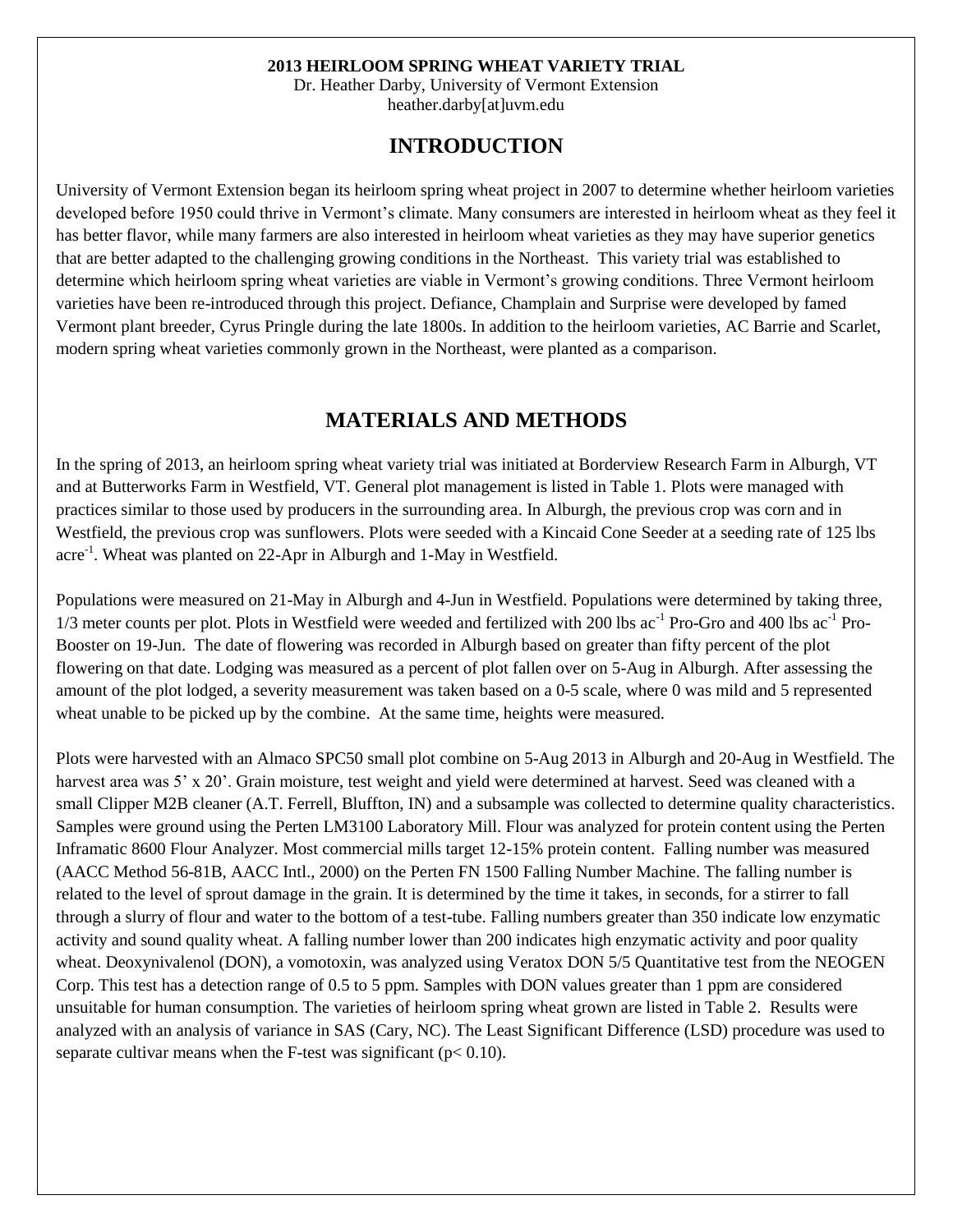#### **Table 1. General plot management.**

|                            | <b>Borderview</b><br><b>Research Farm</b><br>Alburgh, VT | <b>Butterworks Farm</b><br><b>Westfield, VT</b> |
|----------------------------|----------------------------------------------------------|-------------------------------------------------|
| Soil type                  | Benson rocky silt<br>loam                                | Dixfield sandy loam                             |
| Previous crop              | Corn                                                     | Sunflowers                                      |
| Row spacing (in.)          | 6                                                        | 6                                               |
| Seeding rate lbs $ac^{-1}$ | 125                                                      | 125                                             |
| Replicates                 | 4                                                        | 4                                               |
| Planting date              | 22-Apr                                                   | 1-May                                           |
| Harvest date               | $5-Aug$                                                  | $20-Aug$                                        |
| Harvest area (ft.)         | 5 x 20                                                   | 5 x 20                                          |
| Tillage operations         | Fall plow, disc, &<br>spike tooth harrow                 | Fall plow, disc, & spike<br>tooth harrow        |

**Table 2. Heirloom spring wheat varieties, place of development, pedigree, and year of release.**

| <b>Variety</b>   | Developed in    | Pedigree                                | <b>Release Date</b> |
|------------------|-----------------|-----------------------------------------|---------------------|
| <b>AC</b> Barrie | Sask. Canada    | Neepawa/Columbus//BW90                  | 1996                |
| Ceres 05         | North Dakota    | Marquis/Kota                            | 1926                |
| Champlain        | Vermont         | <b>Black Sea/Golden Drop</b>            | 1870                |
| Defiance         | Vermont         | Golden Drop/White Hamburg               | 1878                |
| Hope             | South Dakota    | Yaroslav emmer/Marquis                  | 1927                |
| Komar            | North Dakota    | Marquis/Kota; Sister selection of Ceres | 1930                |
| Ladoga           | Leningrad, Rus. |                                         | 1916                |
| Marquis          | Ont. Canada     | Hard Red Calcutta/Red Fife              | 1910                |
| Mida 05          | North Dakota    | Mercury//Ceres/Double Cross             | 1944                |
| Mida 06          | North Dakota    | Mercury//Ceres/Double Cross             | 1944                |
| Red Bobs         | Sask. Canada    | Selection from fields of Bobs           | 1926                |
| Reliance         | Oregon          | Kanred/Marquis                          | 1926                |
| Scarlet          | Washington      | Too many to list                        | 1998                |
| Spinkcota        | Washington      | Preston sel./red durum//Preston sel.    | 1944                |
| Supreme          | Sask. Canada    | Selection from Red Bobs                 | 1922                |
| Surprise         | Vermont         | Chile Club/Michigan Club                | 1909                |
| Thatcher         | Minnesota       | Marquis/Ilumillo//Marquis/Kanred        | 1934                |

Variations in yield and quality can occur because of variations in genetics, soil, weather and other growing conditions. Statistical analysis makes it possible to determine whether a difference among varieties is real, or whether it might have occurred due to other variations in the field. At the bottom of each table, a LSD value is presented for each variable (i.e. yield). Least Significant Differences (LSD's) at the 10% level of probability are shown. Where the difference between two treatments within a column is equal to or greater than the LSD value at the bottom of the column, you can be sure in 9 out of 10 chances that there is a real difference between the two varieties. Treatments that were not significantly lower in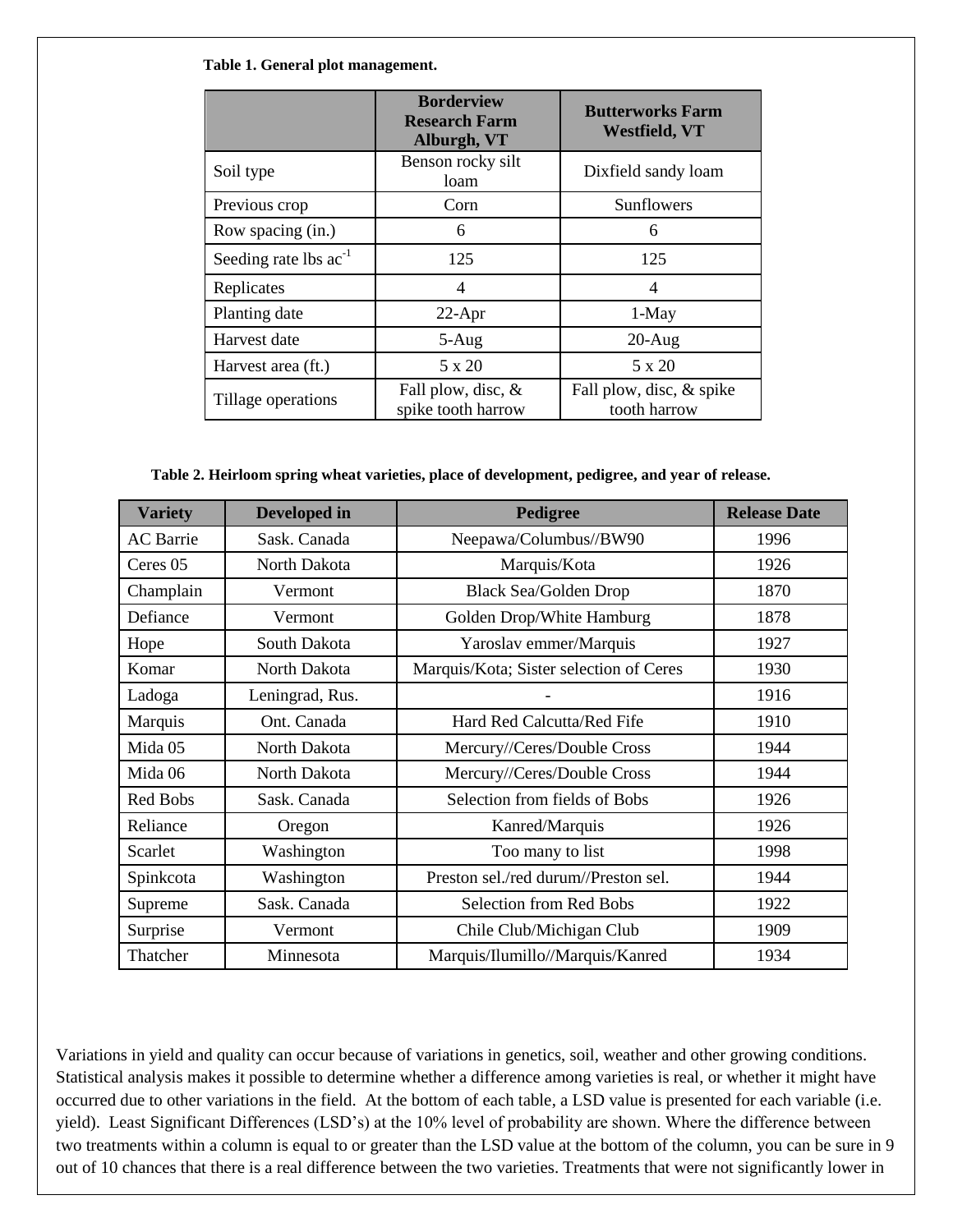performance than the highest value in a particular column are indicated with an asterisk. In the example below, A is significantly different from C but not from B. The difference between A and B is equal to 1.5, which is less than the LSD value of 2.0. This means that these varieties did not differ in yield. The difference between A and C is equal to 3.0, which is greater than the LSD value of 2.0. This means that the yields of these varieties were significantly different from one another. The asterisk indicates that B was not significantly lower than the top yielding variety.

| <b>Variety</b> | Yield  |
|----------------|--------|
| A              | 6.0    |
| B              | $7.5*$ |
| €              | 9.0*   |
| <b>LSD</b>     | 2.0    |

## **RESULTS AND DISCUSSION**

Seasonal precipitation and temperature recorded at a weather station in Alburgh, VT are shown in Table 3. It rained almost 7 inches more than the 30 year average in April and May. There was an accumulation of 4510 Growing Degree Days (GDDs) throughout the growing season in Alburgh, 18 GDDs higher than the 30-year average. In Westfield, temperatures hovered around the 30-year normal while it rained almost 9 inches more than average in May, June, and July (Table 4). There was an accumulation of 4031 GDDs in Westfield, 85 less than the 30-year average.

| Alburgh, VT                       |        | May  | June     | July    | August |
|-----------------------------------|--------|------|----------|---------|--------|
|                                   | April  |      |          |         |        |
| Average temperature $(^{\circ}F)$ | 43.6   | 59.1 | 64       | 71.7    | 67.7   |
| Departure from normal             | $-1.2$ | 2.7  | $-1.8$   | 1.1     | $-1.1$ |
|                                   |        |      |          |         |        |
| Precipitation (inches)            | 2.12   | 4.79 | $9.23 +$ | 1.89    | 2.41   |
| Departure from normal             | $-0.7$ | 1.34 | 5.54     | $-2.26$ | $-1.5$ |
|                                   |        |      |          |         |        |
| Growing Degree Days (base 32°F)   | 348    | 848  | 967      | 1235    | 1112   |
| Departure from normal             | $-36$  | 91   | $-47$    | 37      | $-27$  |

**Table 3. Seasonal weather data collected in Alburgh, VT, 2013.**

Based on weather data from a Davis Instruments Vantage Pro2 with WeatherLink data logger. Historical averages are for 30 years of NOAA data (1981-2010) from Burlington, VT.

ⱡ June 2013 precipitation data based on National Weather Service data from cooperative stations in South Hero, VT. (http://www.nrcc.cornell.edu/page\_summaries.html)

| Table 4. Seasonal weather data collected in Westfield, VT, 2013. |  |  |  |  |
|------------------------------------------------------------------|--|--|--|--|
|------------------------------------------------------------------|--|--|--|--|

| Westfield, VT                     | April   | May  | June     | July | August  |
|-----------------------------------|---------|------|----------|------|---------|
| Average temperature $(^{\circ}F)$ | 39.4    | 55.7 | 62.2     | 69.3 | 64.6    |
| Departure from normal             | $-3.2$  | 0.9  | $-1.6$   | 1.3  | $-1.5$  |
|                                   |         |      |          |      |         |
| Precipitation (inches)            | 2.78    | 6.53 | $7.08 +$ | 7.29 | 2.78    |
| Departure from normal             | $-0.03$ | 2.86 | 3.12     | 2.96 | $-1.83$ |
|                                   |         |      |          |      |         |
| Growing Degree Days (base 32°F)   | 221     | 736  | 906      | 1156 | 1012    |
| Departure from normal             | $-102$  | 26   | $-48$    | 84   | $-45$   |

Based on weather data from a Davis Instruments Vantage Pro2 with WeatherLink data logger. Historical averages are for 30 years of NOAA data (1981-2010) from Burlington, VT.

ⱡ June 2013 precipitation data based on National Weather Service data from cooperative stations in South Hero, VT. (http://www.nrcc.cornell.edu/page\_summaries.html)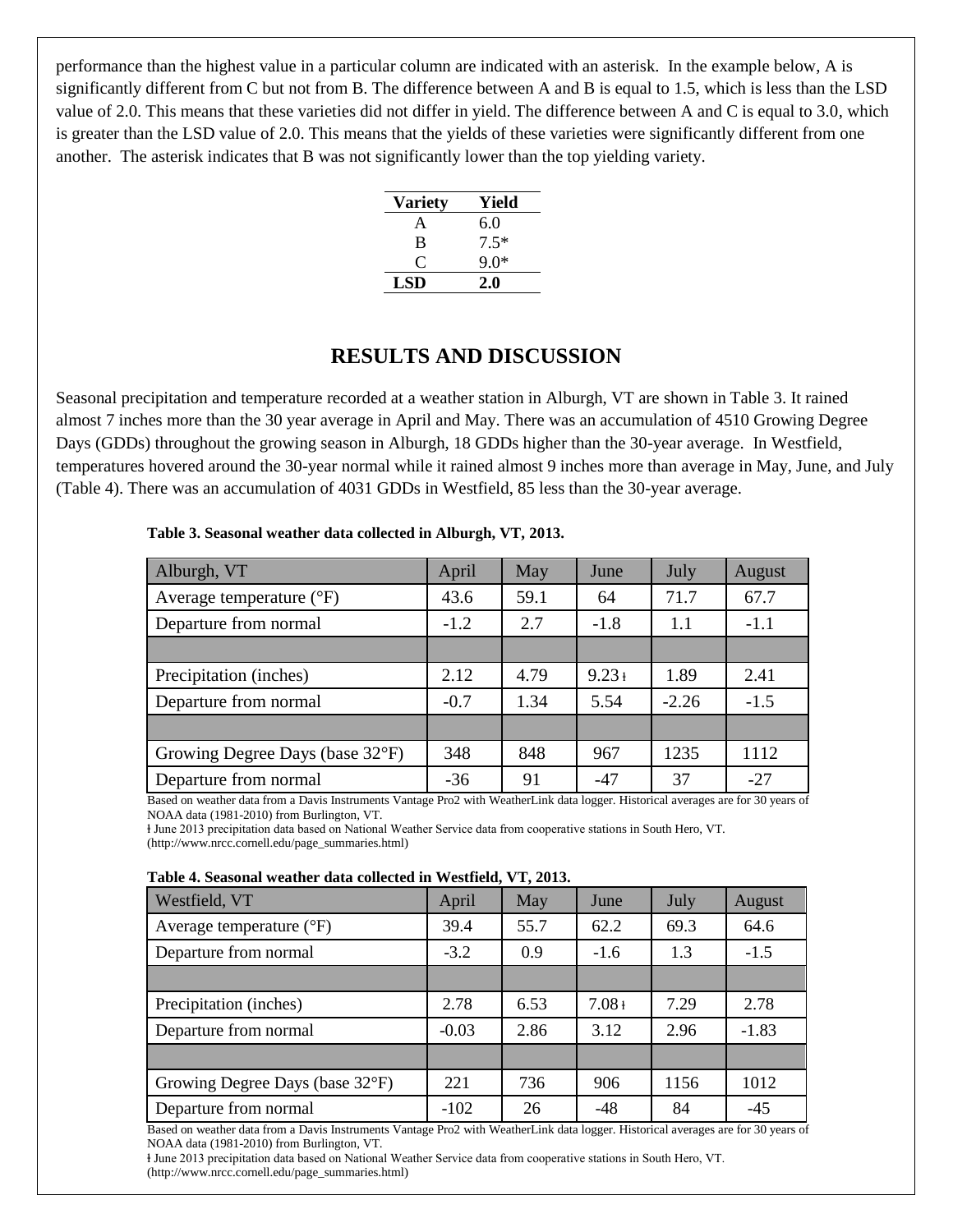| <b>Variety</b>   | <b>Population</b> | <b>Moisture</b> | <b>Test weight</b>         | <b>Yield at</b><br>13% moist  | <b>Crude</b><br>protein | <b>Falling</b><br>number | <b>DON</b> |
|------------------|-------------------|-----------------|----------------------------|-------------------------------|-------------------------|--------------------------|------------|
|                  | plants $m-2$      | $\%$            | $lbs$ bushel <sup>-1</sup> | $\text{lbs}$ ac <sup>-1</sup> | %                       | sec                      | ppm        |
| <b>AC</b> Barrie | $617*$            | $11.1*$         | 55.0*                      | 1275*                         | 14.5                    | 386*                     | 6.2        |
| Ceres 05         | 553*              | $11.9*$         | 53.4                       | 1046                          | 14.6                    | 364*                     | $5.5*$     |
| Champlain        | 509               | 14.2            | 52.3                       | 1204                          | $16.0*$                 | 255                      | $4.2*$     |
| Defiance         | $577*$            | $10.6*$         | 53.5                       | 1239*                         | 15.3                    | 313                      | $4.7*$     |
| Hope             | 495               | $12.1*$         | 55.8*                      | 905                           | 14.5                    | 377*                     | 6.1        |
| Komar            | 456               | $12.1*$         | 52.0                       | 1262*                         | $15.6*$                 | 315                      | $4.7*$     |
| Ladoga           | $571*$            | $10.3*$         | 53.3                       | 1535*                         | 15.0                    | 352*                     | $4.7*$     |
| Marquis          | 490               | $11.5*$         | 54.0*                      | 1339*                         | $15.6*$                 | 350*                     | $4.3*$     |
| Mida 05          | 476               | $10.2*$         | 53.3                       | 1133                          | $15.4*$                 | 345*                     | $5.0*$     |
| Mida 06          | 415               | $11.2*$         | 53.8                       | 1167                          | $15.6*$                 | 333                      | 6.2        |
| Red Bobs         | 466               | $11.0*$         | 54.5*                      | 1259*                         | 14.7                    | 336                      | 6.4        |
| Reliance         | 554*              | 13.0            | 52.8                       | 586                           | $15.4*$                 | 330                      | $4.3*$     |
| Scarlet          | 394               | $10.5*$         | 51.5                       | 1219                          | 14.6                    | 357*                     | 8.1        |
| Spinckota        | 553*              | 13.3            | 54.8*                      | 1175                          | 15.9*                   | 318                      | $4.9*$     |
| Supreme          | 527*              | $10.1*$         | 53.8                       | 1363*                         | 14.0                    | $361*$                   | 6.8        |
| Surprise         | 533*              | 12.4            | 54.3*                      | 1318*                         | 14.6                    | 352*                     | 5.6        |
| Thatcher         | 509*              | $11.5*$         | 53.8                       | 1042                          | 15.2                    | 313                      | $4.7*$     |
| Mean             | 511               | 11.6            | 53.6                       | 1180                          | 15.1                    | 339                      | 5.4        |
| LSD $(p<0.10)$   | 94.52             | 2.086           | 1.766                      | 314.4                         | 0.702                   | 44.47                    | 1.3        |

**Table 5. Characteristics of heirloom spring wheat varieties, Alburgh, VT, 2013.**

\*Varieties with an asterisk are not significantly different than the top performer in **bold**.

|                  |                                      |                         |                                                  | <b>Yield at</b>            | <b>Crude</b>    | <b>Falling</b> |            |
|------------------|--------------------------------------|-------------------------|--------------------------------------------------|----------------------------|-----------------|----------------|------------|
| <b>Variety</b>   | <b>Population</b><br>plants $m^{-2}$ | <b>Moisture</b><br>$\%$ | <b>Test weight</b><br>$lbs$ bushel <sup>-1</sup> | 13% moist<br>lbs $ac^{-1}$ | protein<br>$\%$ | number<br>sec  | <b>DON</b> |
|                  |                                      |                         |                                                  |                            |                 |                | ppm        |
| <b>AC</b> Barrie | 342                                  | 11.8                    | 56.2                                             | 611                        | 14.0            | $311*$         | 0.7        |
| Ceres 05         | 340                                  | 12.6                    | 56.7                                             | 467                        | 13.6            | 277            | 0.9        |
| Champlain        | 325                                  | 15.1                    | 54.5                                             | 1018*                      | $14.4*$         | 202            | 1.1        |
| Defiance         | 288                                  | 12.2                    | 56.7                                             | 666                        | 13.6            | 253            | 0.5        |
| Hope             | 384                                  | 12.3                    | 56.3                                             | 642                        | 13.3            | 291*           | 1.1        |
| Komar            | 354                                  | 11.8                    | 58.0                                             | 653                        | 13.4            | 246            | 0.9        |
| Ladoga           | 344                                  | 13.5                    | 56.8                                             | 1042*                      | 13.8            | 254            | 0.5        |
| Marquis          | 354                                  | 11.6                    | 58.0                                             | 841*                       | 13.9            | 252            | 0.6        |
| Mida 05          | 310                                  | 12.0                    | 55.0                                             | 341                        | 14.2            | 251            | 0.6        |
| Mida 06          | 300                                  | 13.4                    | 55.3                                             | 458                        | $15.2*$         | 238            | 1.1        |
| Red Bobs         | 335                                  | 13.2                    | 56.5                                             | 638                        | 13.4            | 263            | 0.9        |
| Reliance         | 344                                  | 13.5                    | 55.0                                             | 1082*                      | 14.7*           | 258            | 1.4        |
| Scarlet          | 399                                  | 14.7                    | 54.8                                             | 542                        | 14.1            | 255            | 0.9        |
| Spinckota        | 290                                  | 15.2                    | 55.8                                             | 639                        | $14.6*$         | 221            | 0.6        |
| Supreme          | 317                                  | 11.3                    | 57.5                                             | 520                        | 12.5            | 300*           | 1.3        |
| Surprise         | 327                                  | 13.6                    | 56.0                                             | 520                        | 12.5            | 247            | 0.8        |
| Thatcher         | 362                                  | 12.0                    | 57.0                                             | 434                        | 12.9            | 220            | 0.3        |
| Mean             | 336                                  | 12.9                    | 56.3                                             | 654                        | 13.8            | 255            | 0.8        |
| LSD(p<0.10)      | <b>NS</b>                            | <b>NS</b>               | <b>NS</b>                                        | 323                        | 0.9             | 26.1           | <b>NS</b>  |

**Table 6. Characteristics of heirloom spring wheat varieties, Westfield, VT, 2013.**

\*Varieties with an asterisk are not significantly different than the top performer in **bold**.

NS – No significant difference amongst varieties.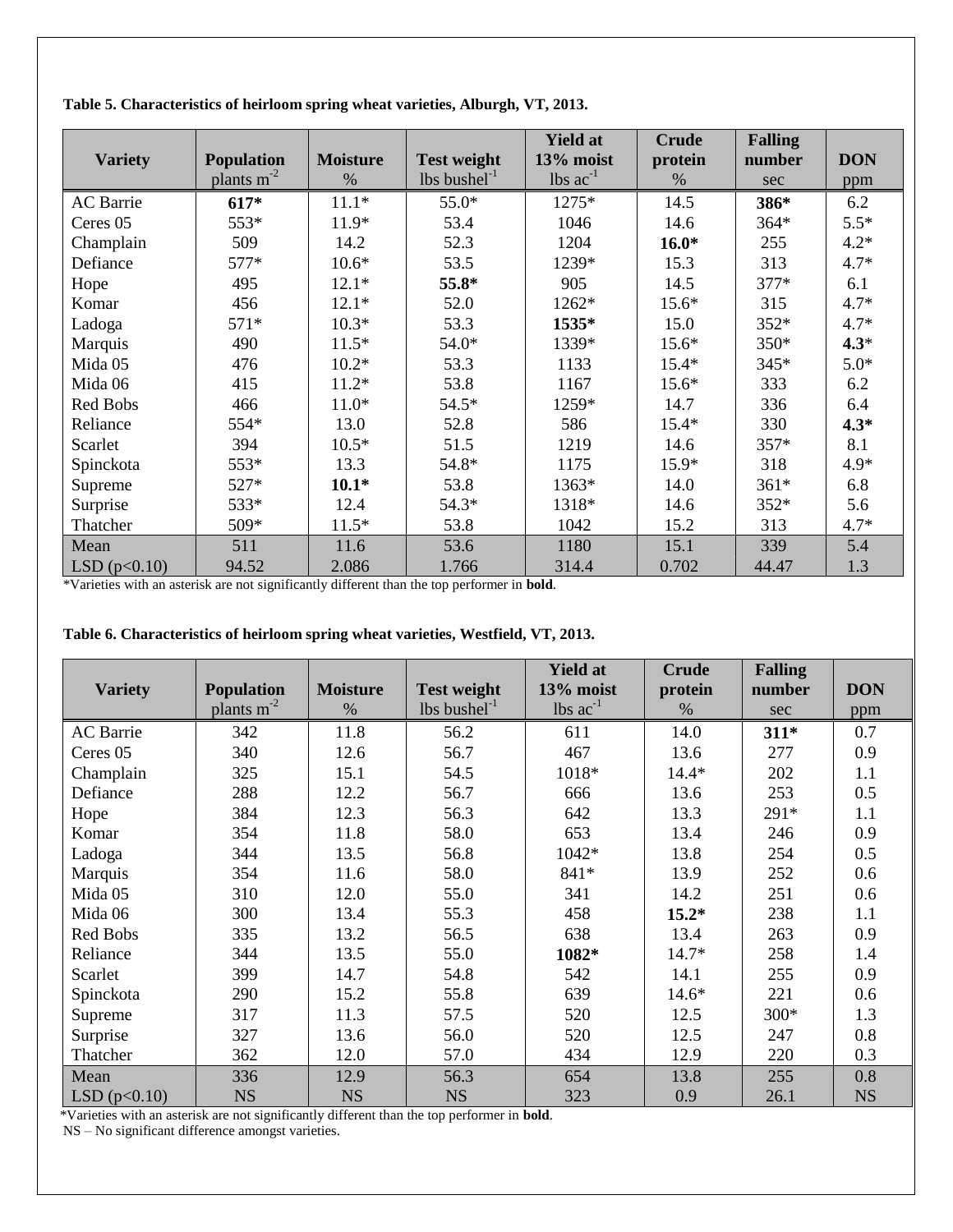

**Figure 1. Yield and protein of heirloom spring wheat varieties, Alburgh, VT, 2013. Varieties with the same letter are not significantly different from one another.**

Average yields in Alburgh—1180 lbs acre<sup>-1</sup> were almost twice the average yields in Westfield—654 lbs acre<sup>-1</sup> (Table 5 and 6). Ladoga was a top yielder at both locations. Interestingly, Reliance was the highest yielder in Westfield but the lowest yielding variety in Alburgh. The soils and climate in Westfield may be better suited for this variety. In Alburgh, two of the heirloom varieties bred in Vermont, Surprise and Defiance, were statistically similar to the top yielding variety. Champlain, also bred in Vermont, was a top yielder in Westfield.

In Alburgh, two of the highest yielding varieties, Marquis and Komar—yielding about 1300 lbs acre<sup>-1</sup>, also had the highest crude protein levels—over 15% (Figure 1). In Westfield, the two of the highest yielding varieties, Reliance and Champlain—yielding over 1000 lbs acre<sup>-1</sup>, also had the highest crude protein levels—over 14% (Figure 2).

The falling number of the heirloom varieties in Alburgh averaged 339 seconds, indicating sound quality wheat (Table 5). In Westfield, falling numbers averaged 255 seconds, and ranged from 202-311 seconds (Table 6). A falling number lower than 200 seconds indicates pre-harvest sprout damage. While no variety fell below this threshold, it is interesting to note that Champlain had the lowest falling number at both locations.

Levels of the toxin deoxynivalenol (DON) were very different at each location (Figure 3), which indicates different levels of infection of the *Fusarium spp*. fungus. It is likely the weather was cool and wet in Alburgh during flowering, which provided the right conditions for infection and development of the toxin, which averaged 5.4 ppm (Table 5). DON levels in Westfield averages 0.8 ppm (Table 6). Wheat with DON levels below 1ppm is suitable for human consumption.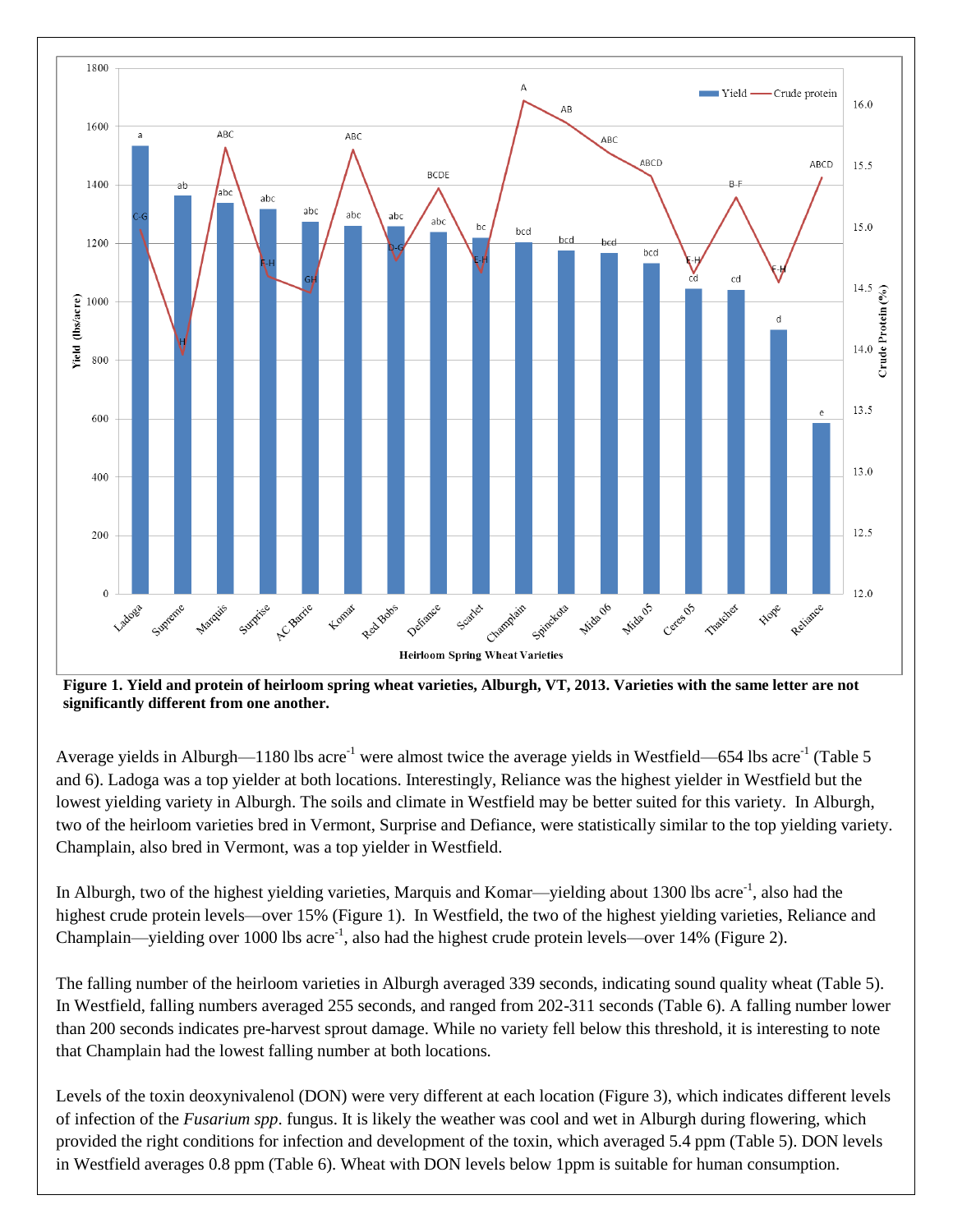

**Figure 2. Yield and protein of heirloom spring wheat varieties, Westfield, VT, 2013. Varieties with the same letter are not significantly different from one another.**